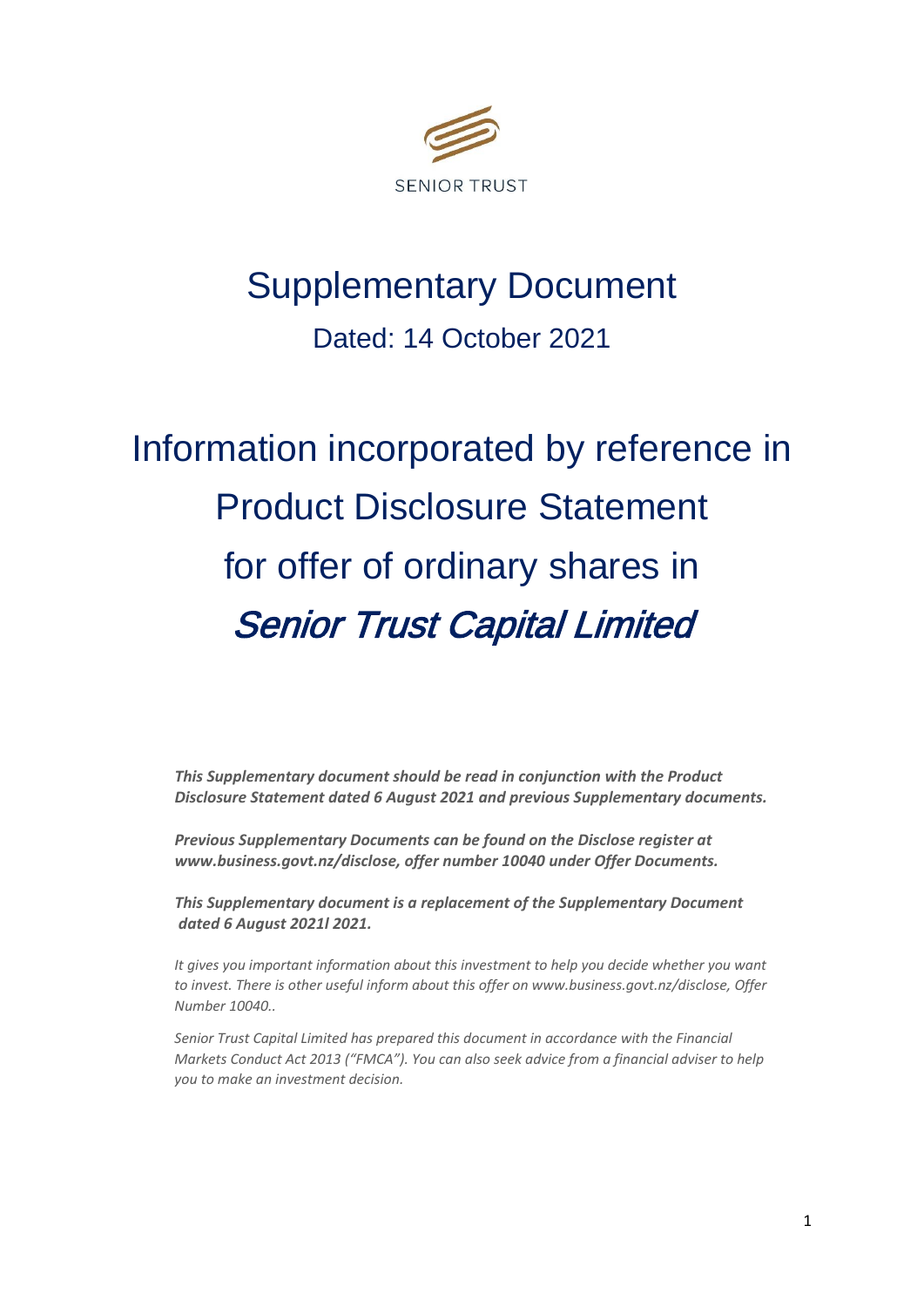## **1.** Senior Trust and what it does

#### Table of substantial shareholders and of relevant interests held by Directors and Senior Managers

| <b>John JACKSON</b> | <b>Executive Director</b> | 400,000 shares                                                              | 400,000 shares<br>0.9%                                               |  |
|---------------------|---------------------------|-----------------------------------------------------------------------------|----------------------------------------------------------------------|--|
|                     |                           | days before the date of the PDS                                             | immediately after the issue or sale                                  |  |
|                     |                           | as at a date not earlier than 20 working                                    | class in respect of which A is<br>likely to have a relevant interest |  |
|                     | likely to be held.        | which the person has a relevant interest                                    |                                                                      |  |
|                     |                           | of the relevant interest held, or is securities of each class in respect of | the total relevant securities of each                                |  |
| (a) Name            |                           | (b) Legal ownership/other nature (c) % and number of the total relevant     | (d) the percentage and number of                                     |  |

### **1. Terms of the offer**

#### **Distributions**

We intend to make, where possible, loans carrying specified interest rates or investment returns to help us achieve stable revenue streams and support our prime objective of being able to pay our Shareholders an attractive dividend. Our Dividend Policy is to distribute profits to shareholders after ensuring sufficient liquidity is maintained to sustain and grow the business. Our Dividend Policy also prohibits the payment of dividends from Share Capital. Our investment documentation will include wherever possible the right to increase interest rates or investment returns so as to achieve growth in value if economic conditions favour an increase. You should be aware that, while an increase in the level of equity investments that we make over time is likely to enhance the growth of your capital, you may experience more fluctuation in the dividend rate that we can pay. A range of factors may impact the distribution rate. By way of example, these factors could include

\_\_\_\_\_\_\_\_\_\_\_\_\_\_\_\_\_\_\_\_\_\_\_\_\_\_\_\_\_\_\_\_\_\_\_\_\_\_\_\_\_\_\_\_\_\_\_\_\_\_\_\_\_\_\_\_\_\_\_\_\_\_\_\_\_\_\_\_\_\_\_\_\_\_\_\_

- The number of shares subscribed for.
- Your individual circumstances for tax purposes.
- Our fixed and variable costs.
- Our solvency and performance of our obligations.

Distributions (if any) will be made quarterly on or around the  $14<sup>th</sup>$  day following the end of each Calendar Quarter (30 June, 30 September, 31 December and 31 March). Distributions will be made to each Shareholder who held Shares during the relevant distribution period in proportion to the number of Shares held and the number of days since those Shares were allotted.

The actual amounts distributed (if any) will be set by the board who will give prudent consideration to our future liquidity requirements before determining any distribution amount. The amount of any distribution may vary in accordance with the board's assessment of our liquidity position and determination of our operating requirements. Neither we, nor any of our Directors, employees, advisers or promoters guarantee the payment of any return on the Shares.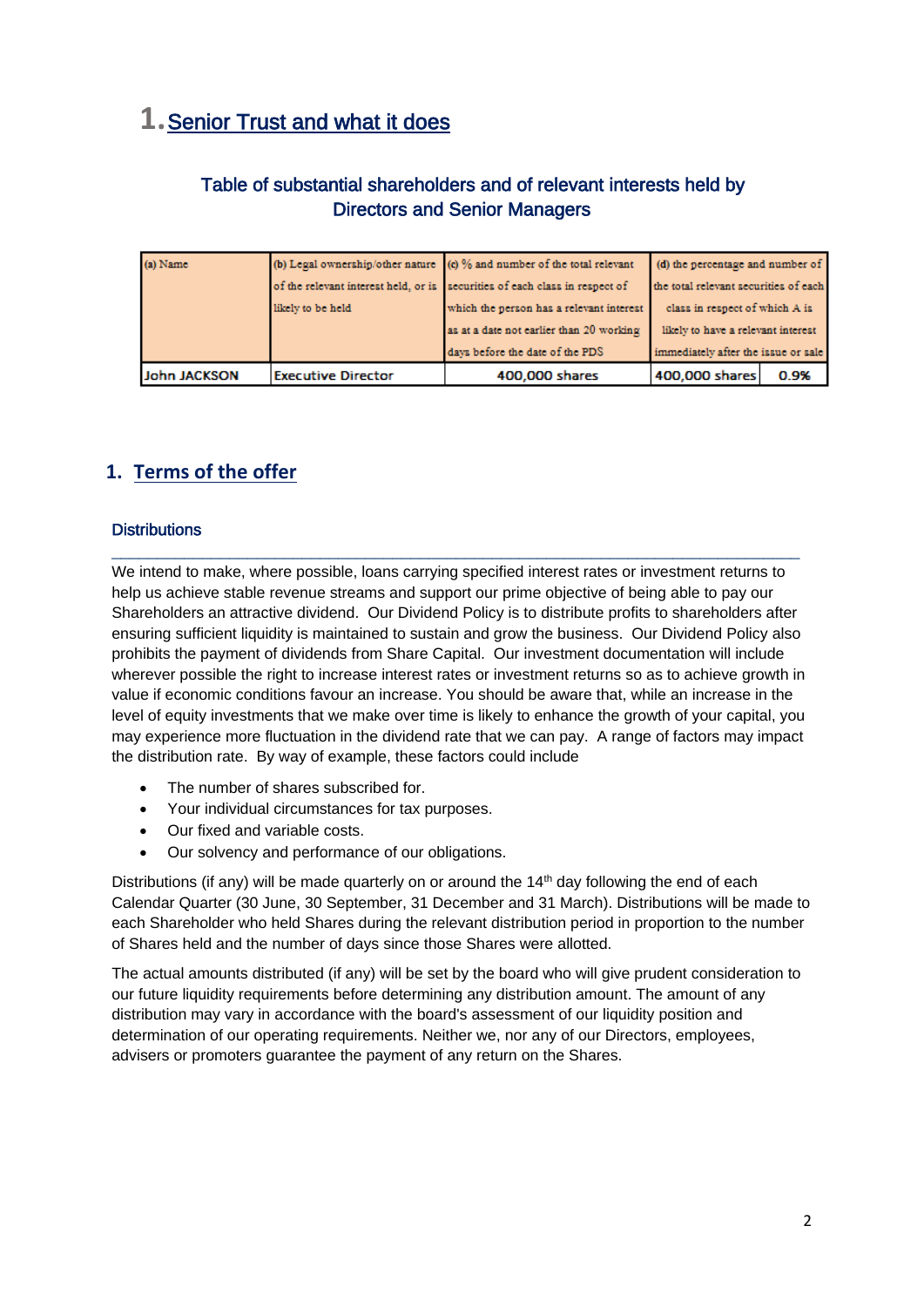| Dividend per equity security per quarter                   |                                         |  |  |  |
|------------------------------------------------------------|-----------------------------------------|--|--|--|
| Quarter - Dividends declared at the<br>end of each Quarter | Dividend per \$1.00 equity<br>security* |  |  |  |
| 1/10/13-31/12/13                                           | 2 cents                                 |  |  |  |
| 01/01/14-31/03/14                                          | 2 cents                                 |  |  |  |
| 01/04/14-30/06/14                                          | 2 cents                                 |  |  |  |
| 01/07/14-31/09/14                                          | 2 cents                                 |  |  |  |
| $\overline{01/10/14}$ -31/12/14                            | 2 cents                                 |  |  |  |
| 01/01/15-31/03/15                                          | 2 cents                                 |  |  |  |
| 01/04/15-30/06/15                                          | 2 cents                                 |  |  |  |
| 01/07/15-30/09/15                                          | 2 cents                                 |  |  |  |
| 01/10/15-31/12/15                                          | 2 cents                                 |  |  |  |
| 01/01/16-31/03/16                                          | 2 cents                                 |  |  |  |
| 01/04/16-30/06/16                                          | 2 cents                                 |  |  |  |
| 01/07/16-30/09/16                                          | 2 cents                                 |  |  |  |
| 01/10/16-31/12/16                                          | 2 cents                                 |  |  |  |
| 01/01/17-31/03/17                                          | 2 cents                                 |  |  |  |
| 01/04/17-30/06/17                                          | 2 cents                                 |  |  |  |
| 01/07/17-30/09/17                                          | 2 cents                                 |  |  |  |
| 01/10/17-31/12/17                                          | 2 cents                                 |  |  |  |
| 01/01/18-31/03/18                                          | 2 cents                                 |  |  |  |
| 01/04/18-30/06/18                                          | 2 cents                                 |  |  |  |
| 01/07/18-30/09/18                                          | 2 cents                                 |  |  |  |
| 01/10/18-31/12/18                                          | 2 cents                                 |  |  |  |
| 01/01/19-31/03/19                                          | 1.625 cents                             |  |  |  |
| 01/04/19-30/06/19                                          | 1.625 cents                             |  |  |  |
| 01/04/19-30/06/19                                          | 1.625 cents                             |  |  |  |
| 01/07/19-30/09/19                                          | 1.625 cents                             |  |  |  |
| 01/12/19-31/12/19                                          | 1.625 cents                             |  |  |  |
| 01/01/20-31/03/20                                          | 1.625 cents                             |  |  |  |
| 01/04/20-30/06/20                                          | 1.625 cents                             |  |  |  |
| 01/6/20-30/09/20                                           | 1.625 cents                             |  |  |  |
| 01/10/20-31/12/20                                          | 1.625 cents                             |  |  |  |
| 01/01/21 -31/03/21                                         | 1.625 cents                             |  |  |  |
| 01/04/21-30/06/21                                          | 1.625 cents                             |  |  |  |
| $01/07/21 - 30/09/21$                                      | 1.625 cents                             |  |  |  |

\*Dividends are shown "Gross" before the deduction of any PIE tax payable. PIE tax payable is calculated based on the amount of Senior Trust Capital's taxable income attributable to each Shareholder and the Shareholder's PIR, which will vary for each Shareholder. Where Shares are allotted during the quarter the dividend payment is pro-rated for the relevant period.

Senior Trust Capital's constitution contains the rules for how our shares are issued and when distributions may be paid. A copy of our constitution can be found on the Companies Office website at [www.business.govt.nz/disclose,](http://www.business.govt.nz/disclose) offer number OFR10040 in the document entitled "Constitution of Senior Trust Capital Limited".